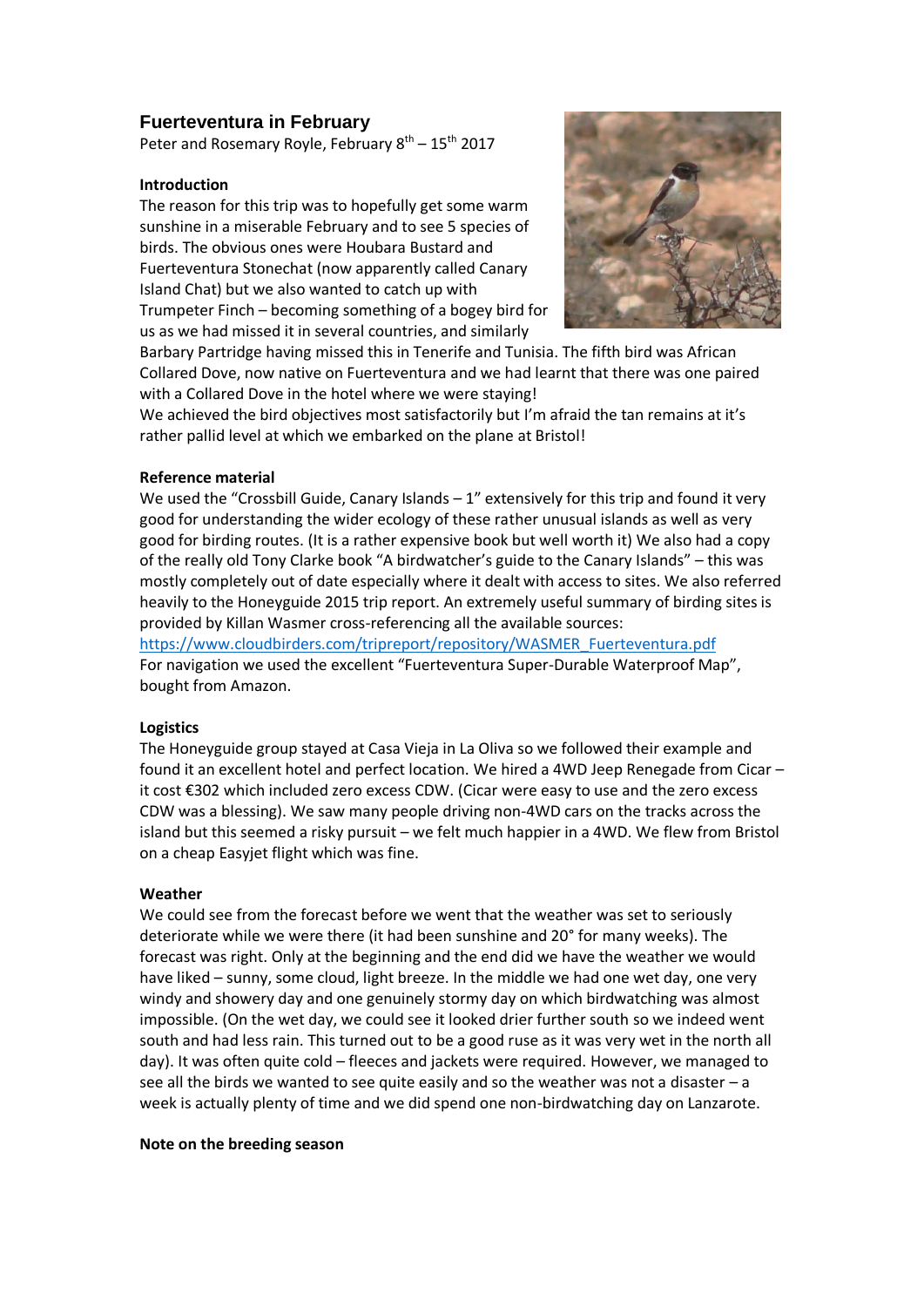We saw young birds of several species – Cream Coloured Course, Berthelot's Pipit. Fuerteventura Stonechat, Blue Tit and Iberian Shrike - so it seemed that breeding for some species had been very early. Other species, such as Raven and Kestrel, were obviously just pairing up.

#### **BIRDWATCHING SITES**

**La Oliva – tracks to the NW of the village**. From Casa Vieja you can walk out through the back of the village, round the base of the low hill with two windmills on top and out on to the old lava plains where you meet up with the GR131 long distance footpath. We did this walk on our first afternoon and had good views of Iberian Shrike, Spectacled Warbler and Barbary Ground Squirrel. Also spectacular scenery, as there is throughout the island. **La Oliva – fields S of the village.** There is a road leading to the Secondary School (a rather ugly modern building) out towards to the right of the Casa des los Coroneles (looking from the main square). This road turns into a track and carries on in a big loop eventually coming out on the Caldereta road. It gives good views into the fields but despite the apparent attraction of the weedy fields we saw few birds there apart from Berthelot's Pipits, Trumpeter Finches, Hoopoes and Shrikes. The fields near the school were bright green and on one occasion we did see about 8 Hoopoes here, plus a few Trumpeter Finches and Linnets. And once we had a singing Corn Bunting on a dead stick. But generally speaking we found the fields disappointing and indeed confusing – what do they grow there? They are heavily embanked as if to grow, say, rice, but there was nothing growing when we were there.

**La Oliva – area to the W of the El Costillo road.** This is the area briefly mentioned as site 10 on page 128 of the Crossbill guide and described as La Rosa de los Negrines in Clarke. There is a turn-off to the W immediately as you come out of La Oliva, and indeed another turn into the same general area further on. The little road starts well but got very rough as recent heavy rain had left gullies across it. Again, the areas of cultivation/goat farm did not provide much of interest but if you carry on you get to the fence which is the boundary of the Houbara reserve, though I have to say the ground looks amazingly hostile inside – just stones and little vegetation. We drove both ways along the fence on two occasions in the evening. On out first visit we saw a Houbara about 200m away, below us on the slope, outside the fence. It was just walking along feeding and we had good binocular views from the car. The bird just vanished when we attempted to get better views through the scope outside the car. We also saw two groups of Cream Coloured Coursers here.

**La Oliva – Fimapaire Valley.** Amazingly, this site is still exactly the same as described in Clarke (sketch on P 67) (except no car dump site?) and we saw Fuerteventura Chat exactly where he describes! In case you haven't got the book, the Fimipaire Valley runs to the left (N) of the prominent symmetrical hill (Mt Fronton) to the ESE of La Oliva. The Caldereta road runs along the S side of the same hill. Drive out of La Oliva on the road to Caldereta FV102 then just as you approach the hill, fork left on a wide unsurfaced road. On this road bend right and head for the obvious valley ahead which you gradually descend. The road forks – take the left hand fork. After just about 100 metres a faint track goes off to the left. Here we saw a male Fuerteventura Stonechat. In the willow tree and lush cultivations on the other side of the road we saw both Turtle and Laughing Doves and plenty of the commoner birds. Another few 100m further on there was a dripping overhead water pipe – here was a family party of Fuerteventura Stonechats and we had very close views of a family party of Trumpeter Finches including a very pink male. We tried going further but the track got too broken up even for our 4WD.

**El Cotillo – Toston lighthouse area.** We came here because it was too windy to do much serious birdwatching and the seas were spectacular! The sandy and rocky beach had a good scattering of waders – a Whimbrel, Grey Plover, Turnstones and lots of Sanderling.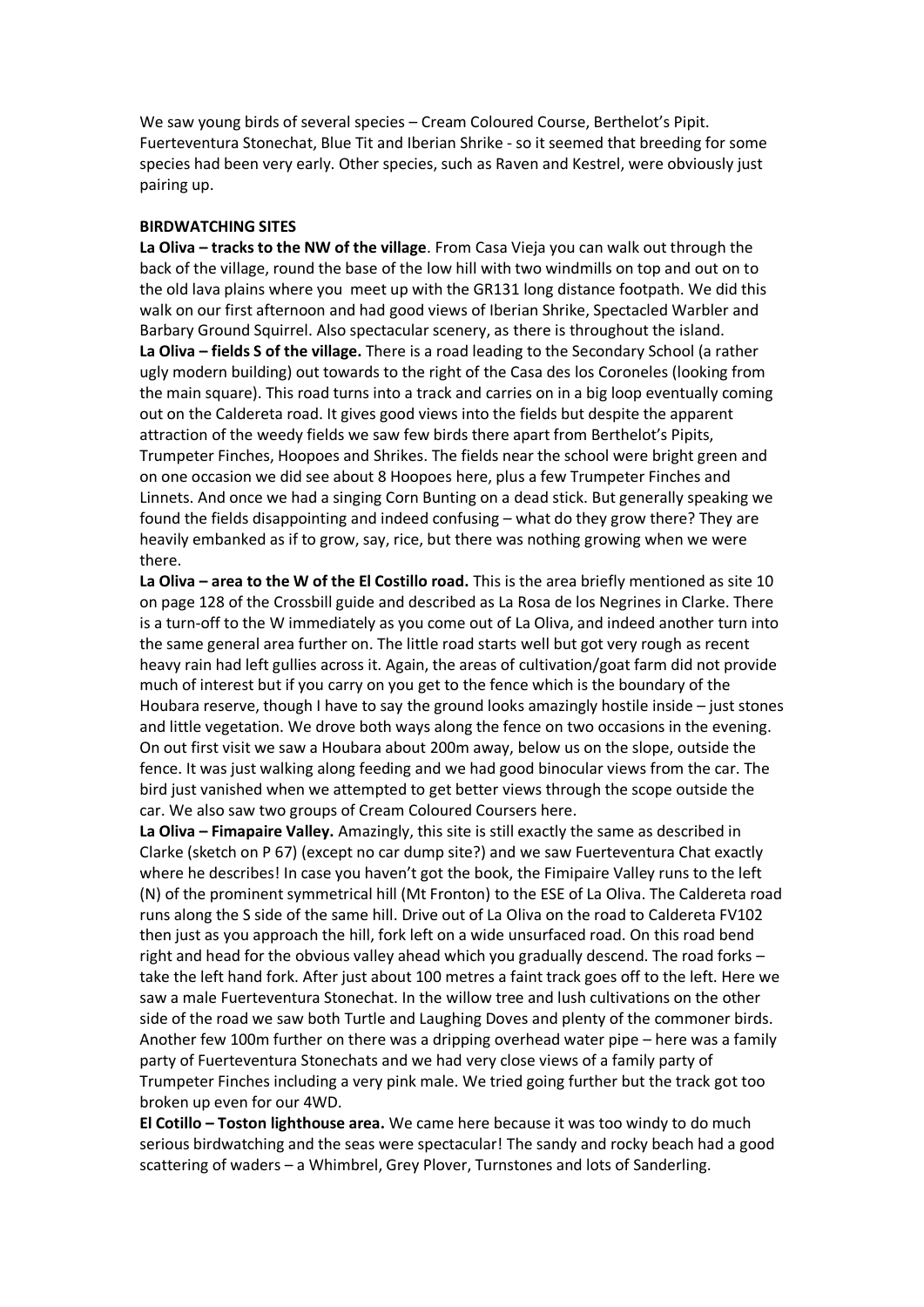**Tindaya Plains** – as described in many locations – just head as best you can straight through the village and on to the very narrow and potholed tarmac road to the coast. We had amazing views of a displaying male at about 8:30 am very near the "crossroads" – we were actually driving back down the track to the N when we saw him from the distance – it looked like a man in a white tee-shirt riding a bicycle across the plains! We watched this bird as it got closer and closer to us for about 30 minutes until he was only 30 metres away. Fantastic views. A few days later in the afternoon we saw what I assume was the same bird – not really displaying, just sometimes thinking about it. In the afternoon the tracks were very busy with holidaymakers from El Cotillo taking their hire cars for an explore across the plains. We explored the road straight on (good views of Cream Coloured Coursers with a well-grown chick) and especially the track to the north, where we saw good numbers of Cream Coloured Coursers. This track eventually descends into a barranco – we struck lucky here with two pairs of Barbary Partridges (one male stood on an earth embankment and called repeatedly giving excellent views) and a flock of 4 Black-bellied Sandgrouse. (We were a bit worried that we saw so few bustards – were the females on eggs?)

**Los Molinos Reservoir** – our first visit here was in such strong winds that we could barely stand up so we called it off and tried again, actually on our last day. There was a good selection of wildfowl on the water and on the banks, and we had three Sandgrouse fly into the distant goat pens towards the end of the reservoir. These were very lush with grass and very smart goats. There were also about 50 Ruddy Shelduck grazing in the pens with the goats. We found the barranco below the reservoir quite productive – there was plenty of water in the pools and it was sunny and sheltered. There were displaying Little Ringed Plovers, a pair of Fuerteventura Stonechats, very tame Trumpeter Finches, a Northern Wheatear, plenty of Berthelot's Pipits and nest-building Ravens. Also the white mesembryanthemums were starting to flower and they attracted a fresh Painted Lady. This was how it was supposed to be!

**Salinas del Carmen –** Wettish and windy and hardly a bird to be seen.

**Barranco del Torre –** A bit sheltered from the rather unpleasant weather. Plenty of Sardinian Warblers in the tamarisk though they were hard to see, and plenty of quite obliging Spectacled Warblers in the low scrub further up the barranco. Lots of Trumpeter Finches and Clouded Yellow butterflies. The best was to come – as we were walking we heard a strange call behind us and were just quick enough to see a Barbary Partridge fly up from the barranco floor to the rocky hillside. While we were congratulating ourselves, anther bird flew and gave excellent views as it perched on a rock.

**Costa Calma** – we struggled a bit with the navigation here but eventually found the hotel to the far south of the resort with the lagoon and saltmarsh. Plenty of kite-surfers but very few birds – probably better at migration times. We did find a flock of Sanderlings being fed breadcrumbs by hotel guests!

**Vega de Rio Palma** – a windy Saturday was probably not the best time to visit – the walking track was quite busy with people having a morning walk before a meal at the restaurant by the second bridge. Instructions say to park at the bridge – so we did, at what turned out to be the first bridge. This was a good ruse as we walked down the river bed to the second bridge and along here we had excellent views of African Blue Tit. We also saw this species well walking back along the road to the first bridge. In the large tamarisks by the old reservoir we heard numerous Sardinian Warblers, a Yellow-browed Warbler, and a Robin – but saw very little in the strong wind. A pair of Barbary Partridges were seen flying from the barranco floor up on to the hillside. There were also two dragonfly species which we couldn't identify. The walk down to the hermitage was fiercely windy but worth it. **Pajara** – quite sheltered and there were plenty of birds around. Blue Tits were easy to see and we could hear about 3 Yellow-browed Warblers in the tall evergreen trees. Also a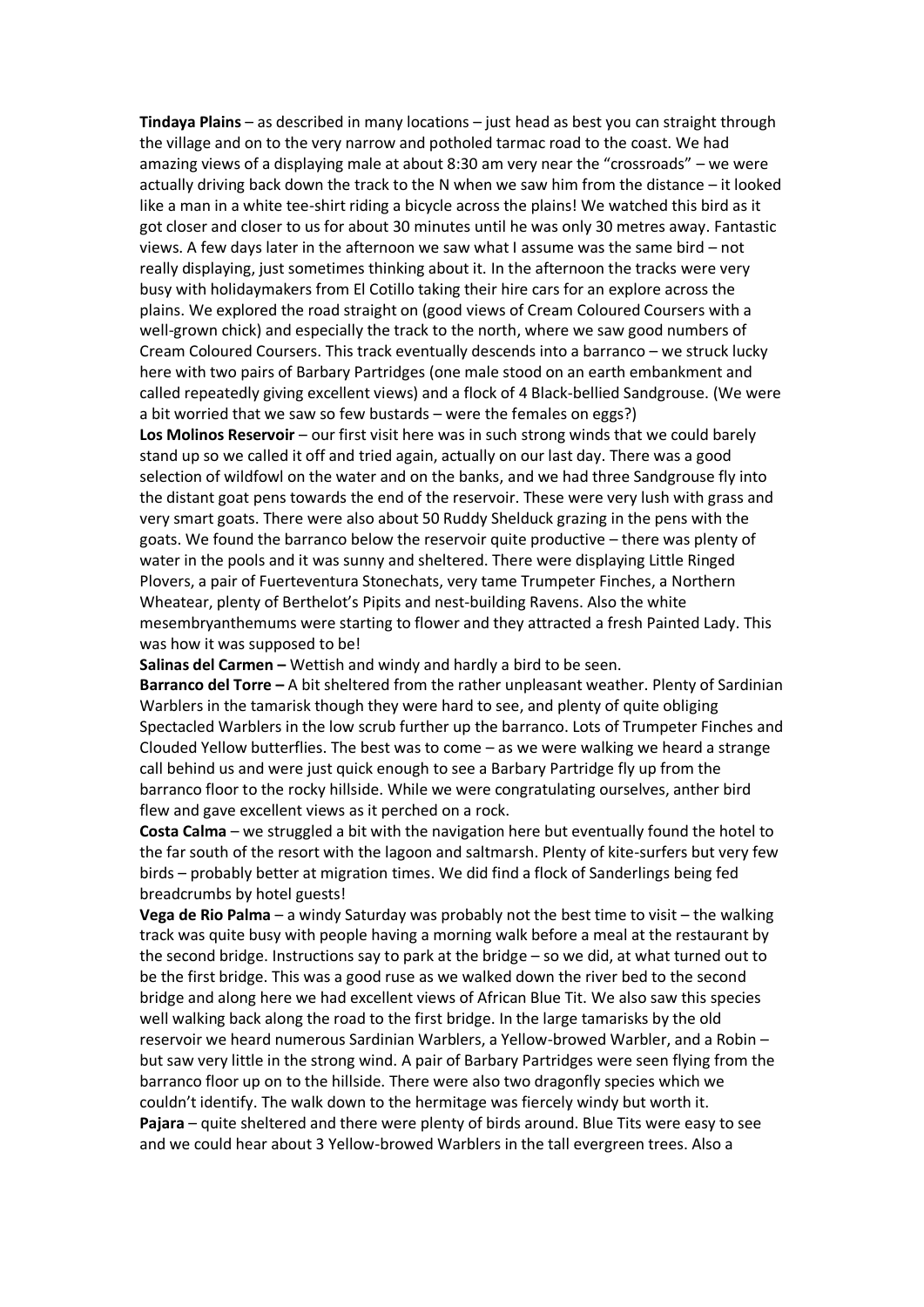Blackcap and Goldfinches. A Sudan Golden Sparrow had been reported here early in the year but not recently so we did not search too hard! Good tapas at Casa Isaitas.

# **BIRDLIST**



*(All pictures are stills taken from a video)*

| <b>Barbary Partridge</b>        | 4 pairs seen, always in barrancos, and always flying up from the barranco<br>floor to the hillside. (Barranco del Torre, Vega de Rio Palma, barranco N<br>of Tindaya plains junction)                                       |
|---------------------------------|-----------------------------------------------------------------------------------------------------------------------------------------------------------------------------------------------------------------------------|
| <b>Ruddy Shelduck</b>           | Numerous at Los Molinos Reservoir, and apparently happy to fly in very<br>strong winds!                                                                                                                                     |
| <b>Eurasian Wigeon</b>          | A few at Los Molinos                                                                                                                                                                                                        |
| <b>Mallard</b>                  | A few at Los Molinos                                                                                                                                                                                                        |
| <b>Common Teal</b>              | A few at Los Molinos                                                                                                                                                                                                        |
| <b>Mallard x Muscovy</b>        | A few at Los Molinos, these dark brown birds puzzled us for a while till<br>we saw more at Los Molinos village where there is a big flock of<br>Muscovies. The green gloss on the head gives away the Mallard<br>influence. |
| <b>Rock Dove/Feral Pigeon</b>   | Those in many locations looked pretty much like real Rock Doves. Able to<br>fly in gale force winds!                                                                                                                        |
| <b>European Turtle-dove</b>     | Only seen in the Fimipaire Valley                                                                                                                                                                                           |
| <b>Eurasian Collared Dove</b>   | Ubiquitous                                                                                                                                                                                                                  |
| <b>African Collared Dove</b>    | One obvious bird at Casa Vieja, La Oliva - much paler and pinker                                                                                                                                                            |
| <b>Laughing Dove</b>            | A few seen and heard                                                                                                                                                                                                        |
| <b>Black-bellied Sandgrouse</b> | Not seen till the last day - too windy? Seen at Los Molinos and on the<br>Tindaya Plains where they were actually sitting on the track                                                                                      |
| <b>Plain Swift</b>              | Seen on three occasions, each time flying very low in bad weather                                                                                                                                                           |
| <b>Common Coot</b>              | <b>Abundant at Los Molinos</b>                                                                                                                                                                                              |
| <b>African Houbara</b>          | One bird seen on the Tindaya Plains at the crossroads - but this was the<br>only one seen there. We did not scan for distant birds, however. Also<br>seen in the area N of La Oliva near the "bustard fence".               |
| <b>Cory's Shearwater</b>        | About 6 birds seen from the Lanzarote ferry                                                                                                                                                                                 |
| <b>Cattle Egret</b>             | Only one bird seen, on a vacant lot at Costa Calma!                                                                                                                                                                         |
| <b>Little Egret</b>             | Quite common in suitable habitat                                                                                                                                                                                            |
| <b>Grey Heron</b>               | Los Molinos                                                                                                                                                                                                                 |
| <b>Northern Gannet</b>          | 3 seen from the Lanzarote ferry                                                                                                                                                                                             |
| <b>Stone Curlew</b>             | Despite intensive searching, only heard once, just outside Tindaya at dusk                                                                                                                                                  |